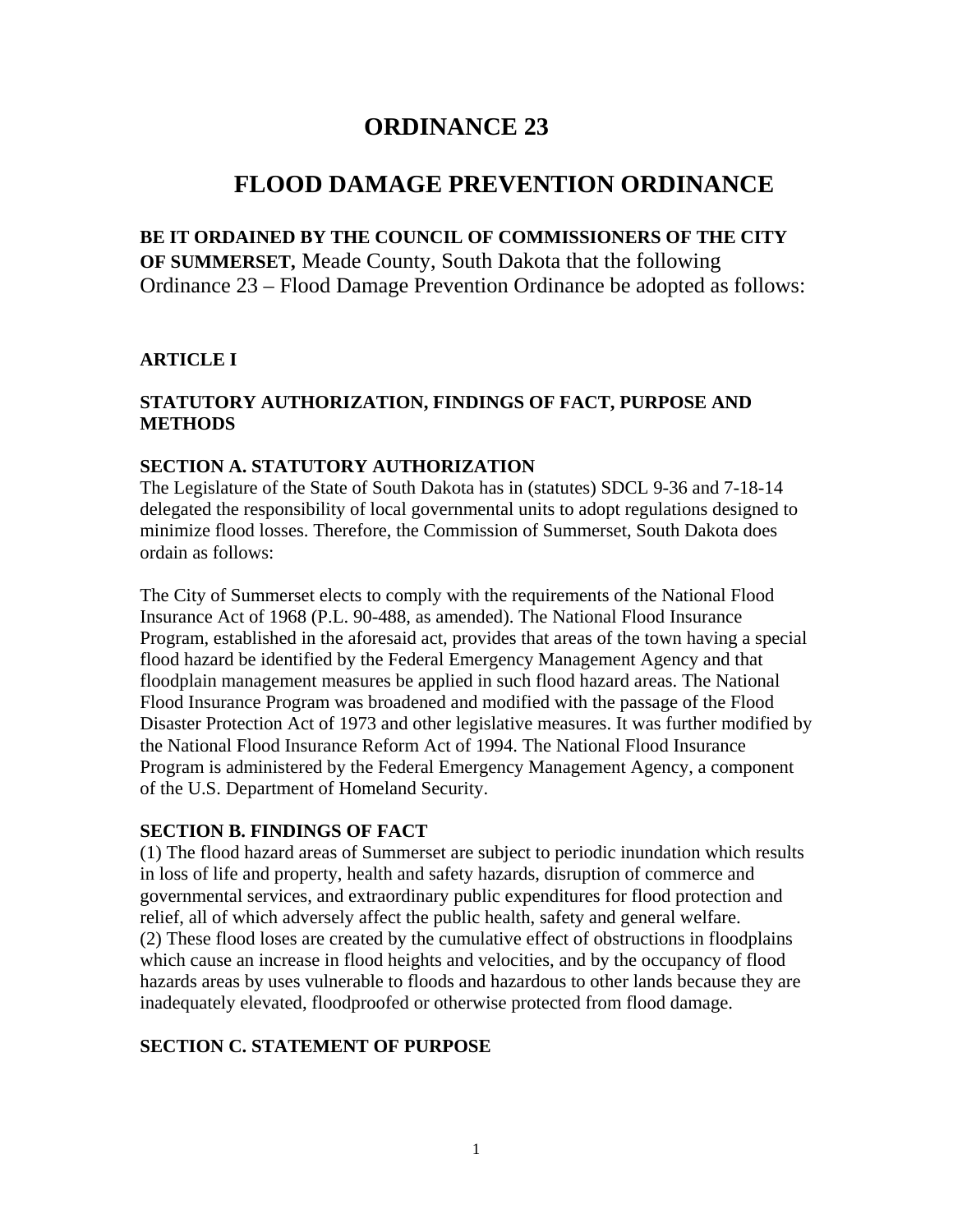It is the purpose of this ordinance to promote the public health, safety and general welfare and to minimize public and private losses due to flood conditions in specific areas by provisions designed to:

(1) Protect human life and health;

(2) Minimize expenditure of public money for costly flood control projects;

(3) Minimize the need for rescue and relief efforts associated with flooding and generally undertaken at the expense of the general public;

(4) Minimize prolonged business interruptions;

(5) Minimize damage to public facilities and utilities such as water and gas mains,

electric, telephone and sewer lines, streets and bridges located in floodplains;

(6) Help maintain a stable tax base by providing for the sound use and development of

flood-prone areas in such a manner as to minimize future flood blight areas; and

(7) Insure that potential buyers are notified that property is in a flood area.

# **SECTION D. METHODS OF REDUCING FLOOD LOSSES**

In order to accomplish its purposes, this ordinance uses the following methods:

(1) Restrict or prohibit uses that are dangerous to health, safety or property in times of flood, or cause excessive increases in flood heights or velocities;

(2) Require that uses vulnerable to floods, including facilities which serve such uses, be protected against flood damage at the time of initial construction;

(3) Control the alteration of natural floodplains, stream channels, and natural protective barriers, which are involved in the accommodation of flood waters;

(4) Control filling, grading, dredging and other development which may increase flood damage;

(5) Prevent or regulate the construction of flood barriers which will unnaturally divert flood waters or which may increase flood hazards to other lands.

#### **ARTICLE 2 DEFINITIONS**

Unless specifically defined below, words or phrases used in this ordinance shall be interpreted to give them the meaning they have in common usage and to give this ordinance its' most reasonable application.

*Area of future-conditions flood hazard* means the land area that would be inundated by the 1-percent-annual-chance (100-year) flood based on future-conditions hydrology.

*Area of shallow flooding* means a designated AO, AH, AR/AO, AR/AH, or VO zone on a community's Flood Insurance Rate Map (FIRM) with a 1 percent or greater annual chance of flooding to an average depth of 1 to 3 feet where a clearly defined channel does not exist, where the path of flooding is unpredictable, and where velocity flow may be evident. Such flooding is characterized by ponding or sheet flow.

*Area of special flood-related erosion hazard* is the land within a community which is most likely to be subject to severe flood-related erosion losses. The area may be designated as Zone E on the Flood Hazard Boundary Map (FHBM). After the detailed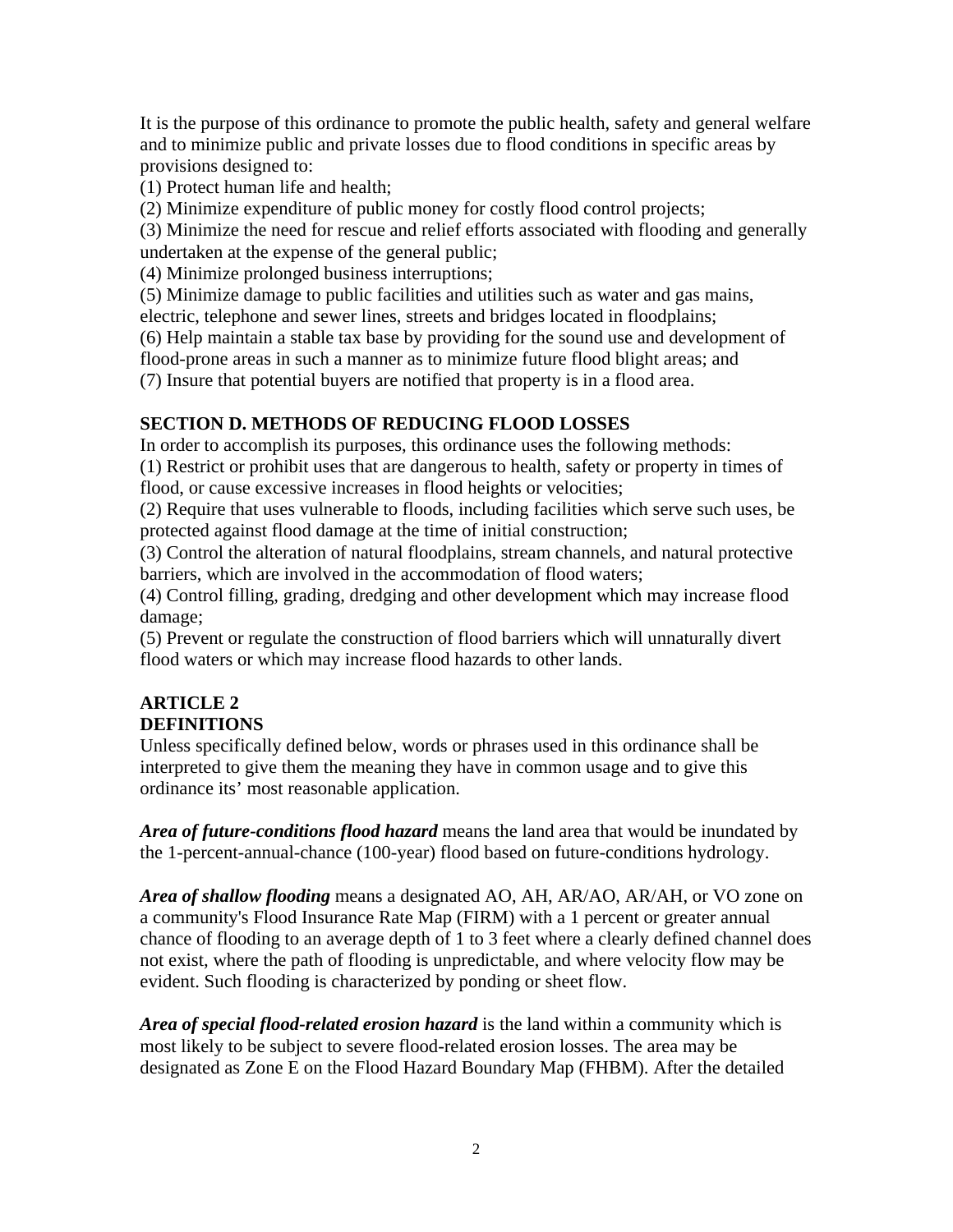evaluation of the special flood-related erosion hazard area; in preparation for publication of the FIRM, Zone E may be further refined.

*Area of special flood hazard* is the land in the flood plain within a community subject to a 1 percent or greater chance of flooding in any given year. The area may be designated as Zone A on the FHBM. After detailed ratemaking has been completed in preparation for publication of the flood insurance rate map, Zone A usually is refined into Zones A, AO, AH, A1-30, AE, A99, AR, AR/A1-30, AR/AE, AR/AO, AR/AH, AR/A, VO, or V1- 30, VE, or V. For purposes of these regulations, the term "special flood hazard area" is synonymous in meaning with the phrase "area of special flood hazard".

**Base flood** means the flood having a one percent chance of being equaled or exceeded in any given year.

*Base Flood Elevation (BFE) –* Is the water surface elevation of the one (1) percent annual chance flood. The height in relation to mean sea level expected to be reached by the waters of the base flood at pertinent points in the floodplains of coastal and riverine areas.

**Basement** means any area of the building having its floor subgrade (below ground level) on all sides.

*Breakaway wall* means a wall that is not part of the structural support of the building and is intended through its design and construction to collapse under specific lateral loading forces, without causing damage to the elevated portion of the building or supporting foundation system.

*Building*--see structure.

*Development* means any man-made change to improved or unimproved real estate, including but not limited to buildings or other structures, mining, dredging, filling, grading, paving, excavation or drilling operations or storage of equipment or materials.

*Erosion* means the process of the gradual wearing away of land masses. This peril is not per se covered under the Program.

*Existing construction,* means for the purposes of determining rates, structures for which the "start of construction" commenced before the effective date of the FIRM or before January 1, 1975, for FIRMs effective before that date. "Existing construction" may also be referred to as "existing structures."

*Existing manufactured home park or subdivision* means a manufactured home park or subdivision for which the construction of facilities for servicing the lots on which the manufactured homes are to be affixed (including, at a minimum, the installation of utilities, the construction of streets, and either final site grading or the pouring of concrete pads) is completed before the effective date of the floodplain management regulations adopted by a community.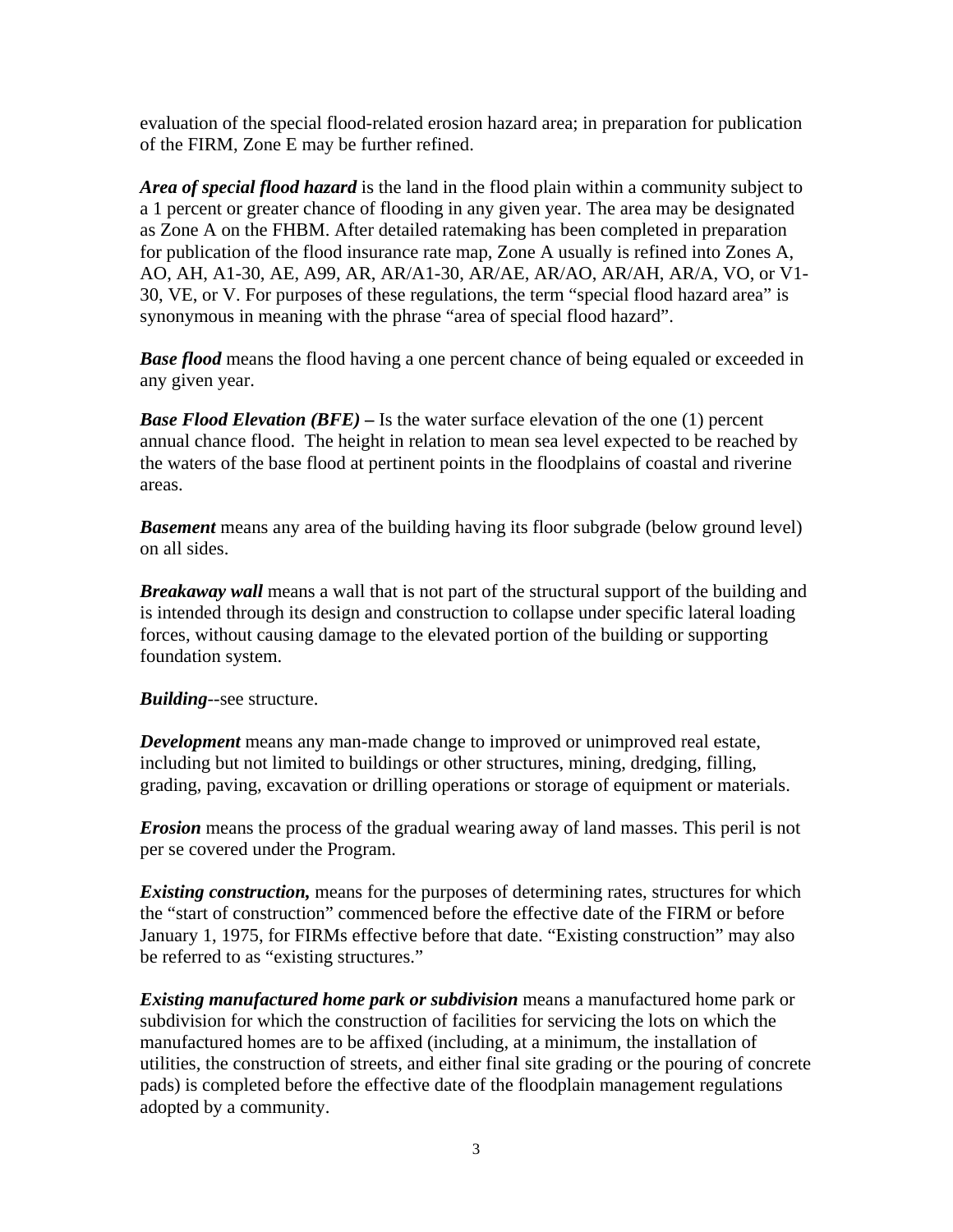*Existing structures*--see existing construction.

*Expansion to an existing manufactured home park or subdivision* means the preparation of additional sites by the construction of facilities for servicing the lots on which the manufacturing homes are to be affixed (including the installation of utilities, the construction of streets, and either final site grading or the pouring of concrete pads).

#### *Flood or Flooding* means:

- (a) A general and temporary condition of partial or complete inundation of normally dry land areas from:
	- (1) The overflow of inland or tidal waters.
	- (2) The unusual and rapid accumulation or runoff of surface waters from any source.
	- (3) Mudslides (i.e., mudflows) which are proximately caused by flooding as defined in paragraph (a)(2) of this definition and are akin to a river of liquid and flowing mud on the surfaces of normally dry land areas, as when earth is carried by a current of water and deposited along the path of the current.
- (b) The collapse or subsidence of land along the shore of a lake or other body of water as a result of erosion or undermining caused by waves or currents of water exceeding anticipated cyclical levels or suddenly caused by an unusually high water level in a natural body of water, accompanied by a severe storm, or by an unanticipated force of nature, such as flash flood or an abnormal tidal surge, or by some similarly unusual and unforeseeable event which results in flooding as defined in paragraph (a)(1) of this definition.

*Flood elevation* determination means a determination by the Administrator of the water surface elevations of the base flood, that is, the flood level that has a one percent or greater chance of occurrence in any given year.

*Flood Insurance Rate Map (FIRM)* means an official map of a community, on which the Administrator has delineated both the special hazard areas and the risk premium zones applicable to the community.

*Flood Insurance Study or Flood elevation study* means an examination, evaluation and determination of flood hazards and, if appropriate, corresponding water surface elevations, or an examination, evaluation and determination of mudslide (i.e., mudflow) and/or flood-related erosion hazards.

*Flood plain or flood-prone area* means any land area susceptible to being inundated by water from any source (see definition of "flooding").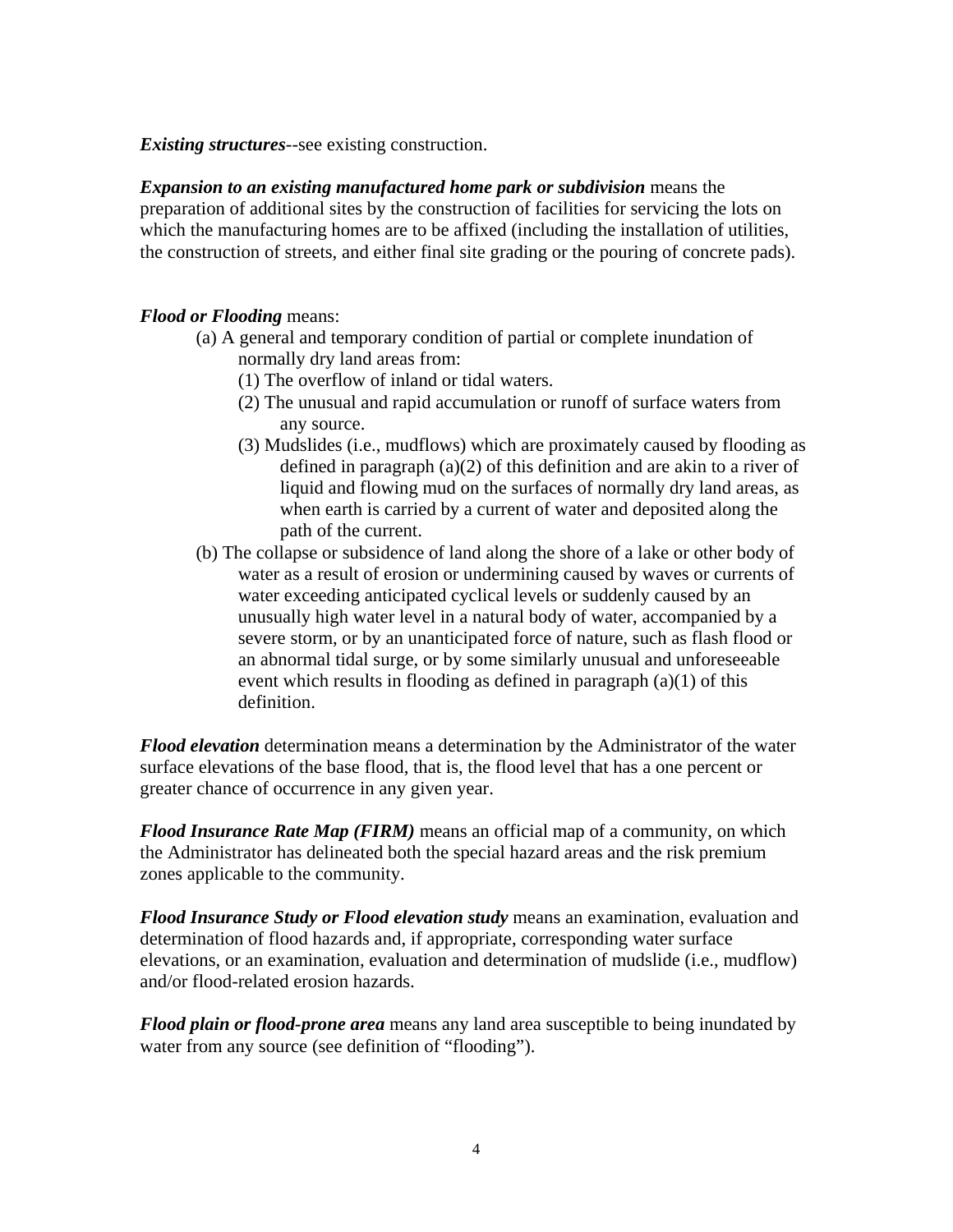*Flood proofing* means any combination of structural and non-structural additions, changes, or adjustments to structures which reduce or eliminate flood damage to real estate or improved real property, water and sanitary facilities, structures and their contents.

*Floodway--*see regulatory floodway.

*Floodway encroachment lines* mean the lines marking the limits of floodways on Federal, State and local flood plain maps.

*Freeboard* means a factor of safety usually expressed in feet above a flood level for purposes of flood plain management. "Freeboard" tends to compensate for the many unknown factors that could contribute to flood heights greater than the height calculated for a selected size flood and floodway conditions, such as wave action, bridge openings, and the hydrological effect of urbanization of the watershed.

*Functionally dependent use* means a use which cannot perform its intended purpose unless it is located or carried out in close proximity to water. The term includes only docking facilities, port facilities that are necessary for the loading and unloading of cargo or passengers, and ship building and ship repair facilities, but does not include long-term storage or related manufacturing facilities.

*Highest adjacent grade* means the highest natural elevation of the ground surface prior to construction next to the proposed walls of a structure.

*Historic Structure* means any structure that is:

- (a) Listed individually in the National Register of Historic Places (a listing maintained by the Department of Interior) or preliminarily determined by the Secretary of the Interior as meeting the requirements for individual listing on the National Register;
- (b) Certified or preliminarily determined by the Secretary of the Interior as contributing to the historical significance of a registered historic district or a district preliminarily determined by the Secretary to qualify as a registered historic district;
- (c) Individually listed on a state inventory of historic places in states with historic reservation programs which have been approved by the Secretary of the Interior; or
- (d) Individually listed on a local inventory of historic places in communities with historic preservation programs that have been certified either:
	- (1) By an approved state program as determined by the Secretary of the Interior or
	- (2) Directly by the Secretary of the Interior in states without approved programs.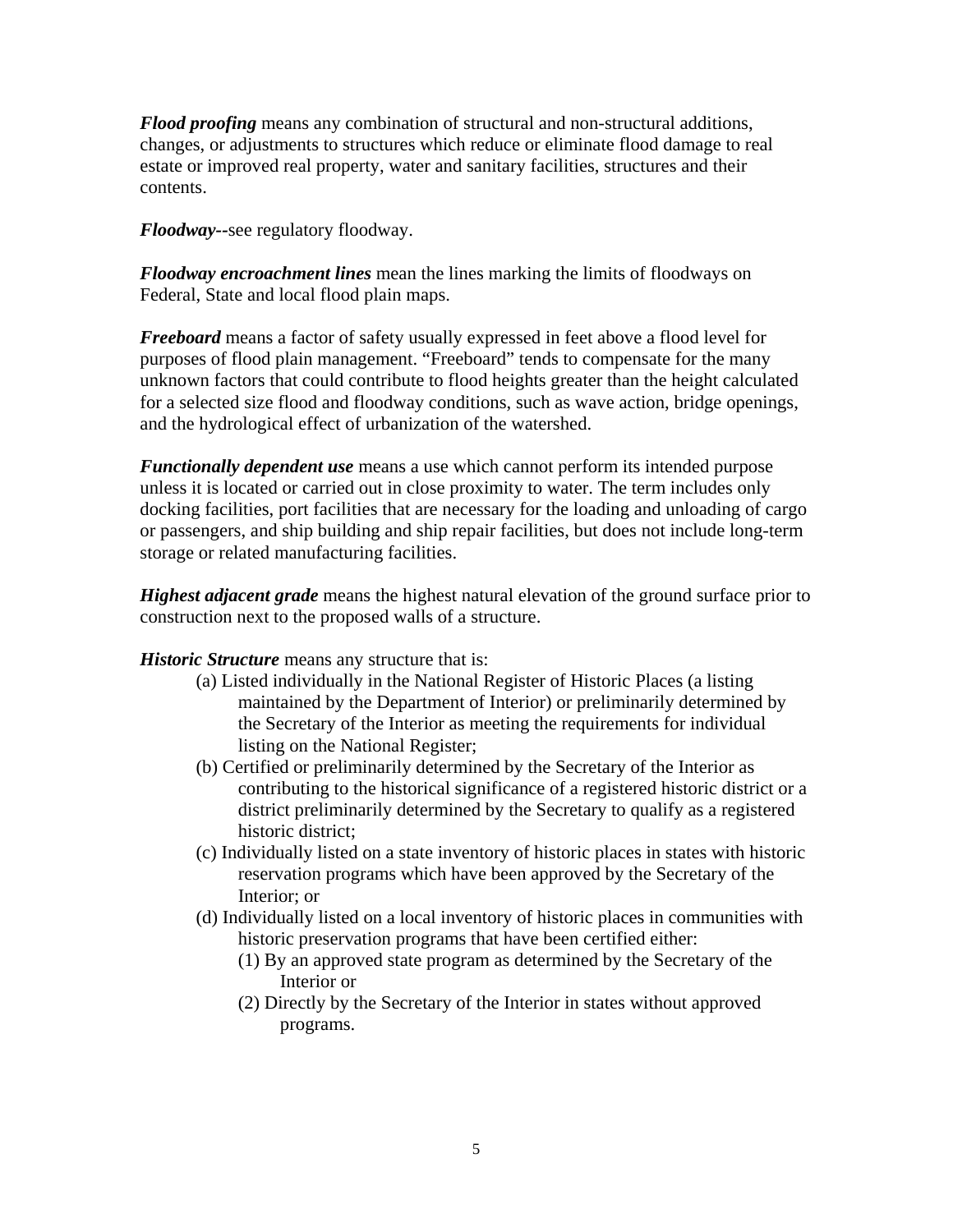*Levee* means a man-made structure usually an earthen embankment, designed and constructed in accordance with sound engineering practices to contain, control, or divert the flow of water so as to provide protection from temporary flooding.

*Levee System* means a flood protection system which consists of a levee, or levees, and associated structures, such as closure and drainage devices, which are constructed and operated in accordance with sound engineering practices.

*Lowest Floor* means the lowest floor of the lowest enclosed area (including basement). An unfinished or flood resistant enclosure, usable solely for parking of vehicles, building access or storage in an area other than a basement area is not considered a building's lowest floor;

Provided, that such enclosure is not built so as to render the structure in violation of the applicable non-elevation design requirements of Sec. 60.3.

*Manufactured home* means a structure, transportable in one or more sections, which is built on a permanent chassis and is designed for use with or without a permanent foundation when attached to the required utilities. The term "manufactured home" does not include a "recreational vehicle".

*Manufactured home park or subdivision* means a parcel (or contiguous parcels) of land divided into two or more manufactured home lots for rent or sale.

*Map* means the Flood Hazard Boundary Map (FHBM) or the Flood Insurance Rate Map (FIRM) for a community issued by the Agency.

*Mean sea level* means, for purposes of the National Flood Insurance Program, the National Geodetic Vertical Datum (NGVD) of 1929 or other datum, to which base flood elevations shown on a community's Flood Insurance Rate Map are referenced.

*New construction* means, for the purposes of determining insurance rates, structures for which the "start of construction" commenced on or after the effective date of an initial FIRM or after December 31, 1974, whichever is later, and includes any subsequent improvements to such structures. For floodplain management purposes, new construction means structures for which the start of construction commenced on or after the effective date of a floodplain management regulation adopted by a community and includes any subsequent improvements to such structures.

*New manufactured home park or subdivision* means a manufactured home park or subdivision for which the construction of facilities for servicing the lots on which the manufactured homes are to be affixed (including at a minimum, the installation of utilities, the construction of streets, and either final site grading or the pouring of concrete pads) is completed on or after the effective date of floodplain management regulations adopted by a community.

*Recreational vehicle* means a vehicle which is: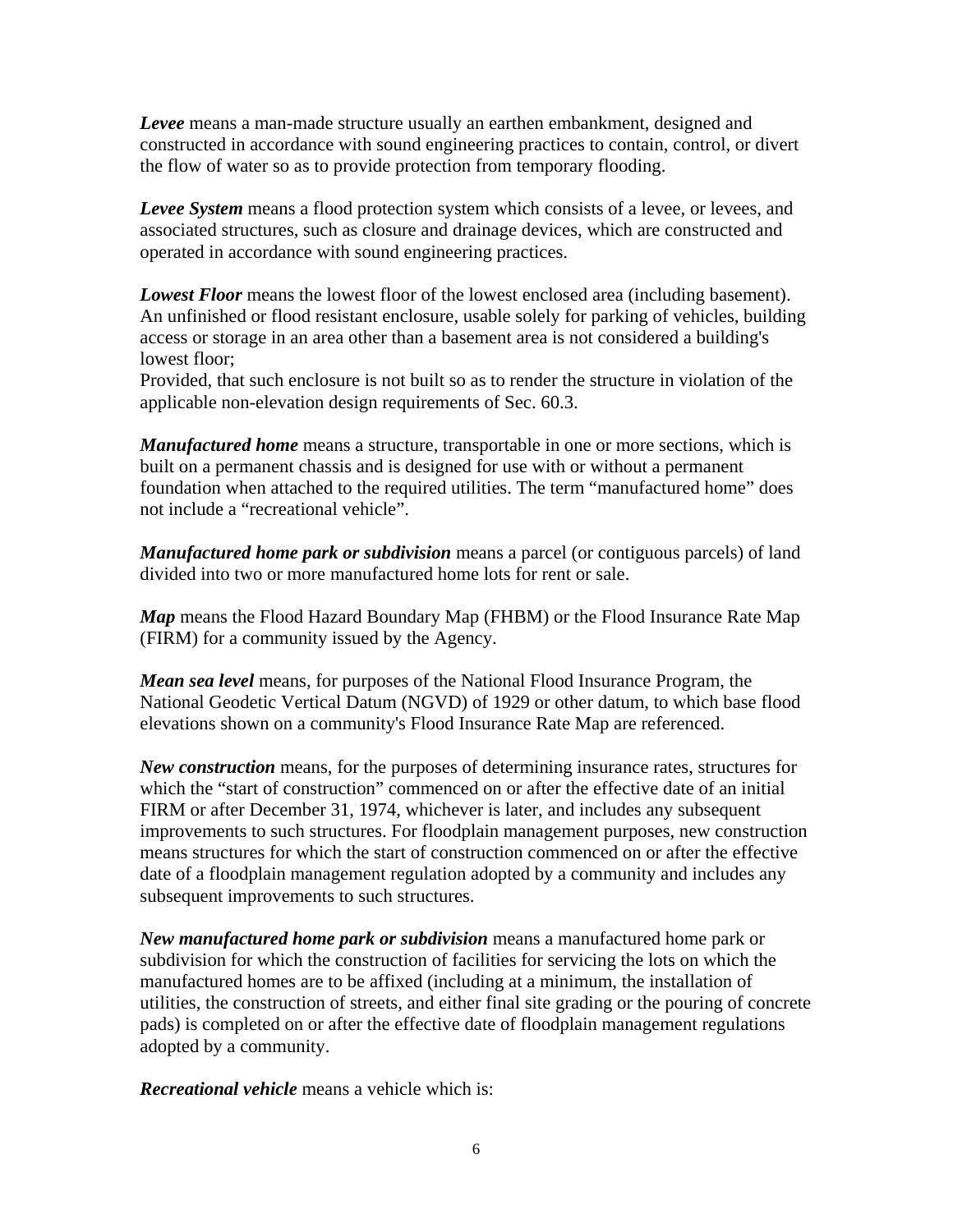- (a) Built on a single chassis;
- (b) 400 square feet or less when measured at the largest horizontal projection;
- (c) Designed to be self-propelled or permanently towable by a light duty truck; and
- (d) Designed primarily not for use as a permanent dwelling but as temporary living quarters for recreational, camping, travel, or seasonal use.

*Regulatory floodway* means the channel of a river or other watercourse and the adjacent land areas that must be reserved in order to discharge the base flood without cumulatively increasing the water surface elevation more than a designated height.

*Special flood hazard area:* see "area of special flood hazard".

*Special hazard area* means an area having special flood, mudslide (i.e., mudflow), or flood-related erosion hazards, and shown on an FHBM or FIRM as Zone A, AO, A1-30, AE, AR, AR/A1-30, AR/AE, AR/AO, AR/AH, AR/A, A99, AH, VO, V1-30, VE, V, M, or E.

*Start of Construction* (for other than new construction or substantial improvements under the Coastal Barrier Resources Act (Pub. L. 97-348)), includes substantial improvement, and means the date the building permit was issued, provided the actual start of construction, repair, reconstruction, rehabilitation, addition placement, or other improvement was within 180 days of the permit date. The actual start means either the first placement of permanent construction of a structure on a site, such as the pouring of slab or footings, the installation of piles, the construction of columns, or any work beyond the stage of excavation; or the placement of a manufactured home on a foundation. Permanent construction does not include land preparation, such as clearing, grading and filling; nor does it include the installation of streets and/or walkways; nor does it include excavation for a basement, footings, piers, or foundations or the erection of temporary forms; nor does it include the installation on the property of accessory buildings, such as garages or sheds not occupied as dwelling units or not part of the main structure. For a substantial improvement, the actual start of construction means the first alteration of any wall, ceiling, floor, or other structural part of a building, whether or not that alteration affects the external dimensions of the building.

*Structure* means, for floodplain management purposes, a walled and roofed building, including a gas or liquid storage tank, that is principally above ground, as well as a manufactured home. *Structure*, for insurance purposes, means:

- (1) A building with two or more outside rigid walls and a fully secured roof, that is affixed to a permanent site;
- (2) A manufactured home ("a manufactured home," also known as a mobile home, is a structure: built on a permanent chassis, transported to its site in one or more sections, and affixed to a permanent foundation); or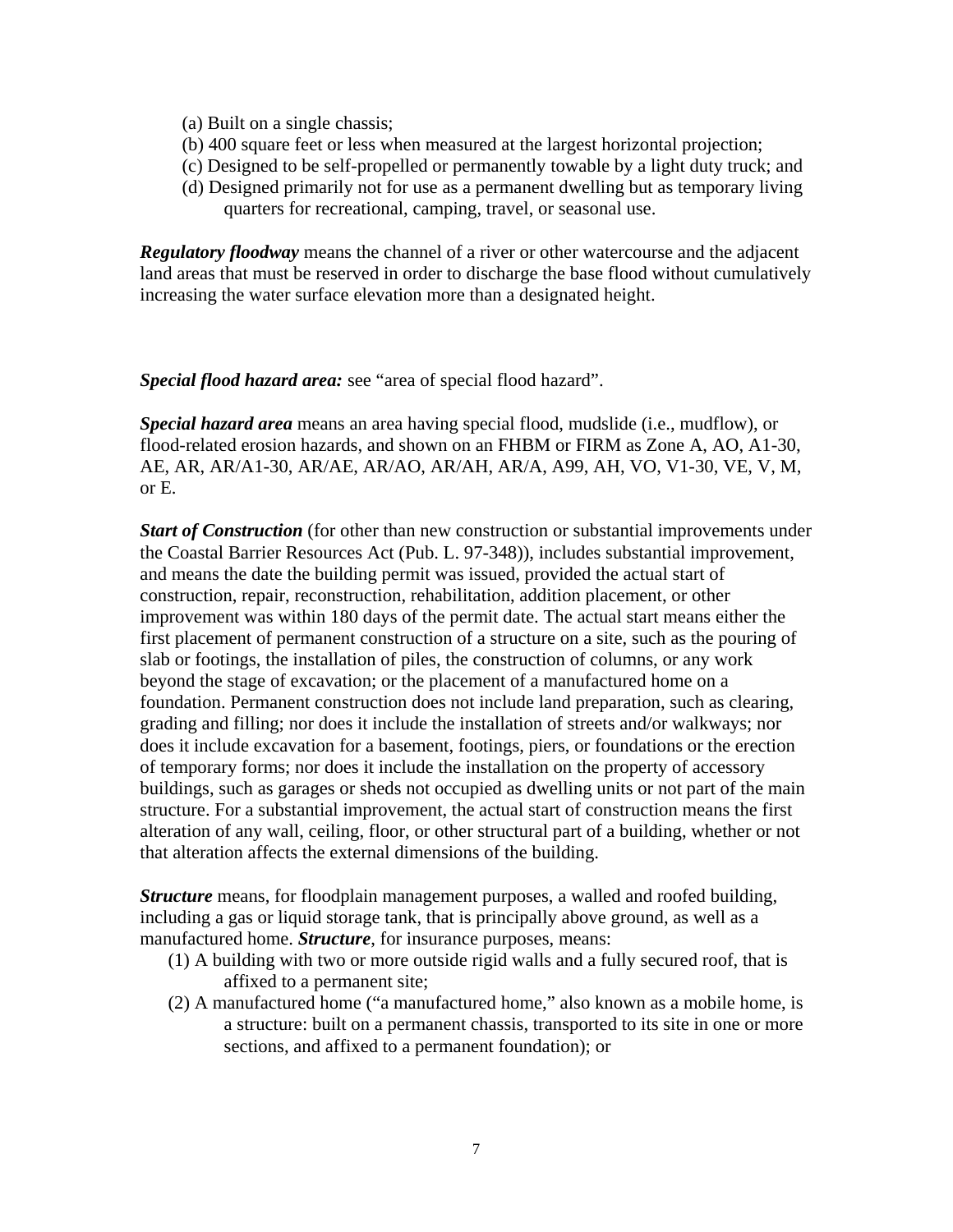- (3) A travel trailer without wheels built on a chassis and affixed to a permanent foundation, that is regulated under the community's floodplain management and building ordinances or laws.
- For the latter purpose, "structure" does not mean a recreational vehicle or a park trailer or other similar vehicle, except as described in paragraph (3) of this definition, or a gas or liquid storage tank.

*Substantial damage* means damage of any origin sustained by a structure whereby the cost of restoring the structure to it's before damaged condition would equal or exceed 50 percent of the market value of the structure before the damage occurred.

*Substantial improvement* means any reconstruction, rehabilitation, addition, or other improvement of a structure, the cost of which equals or exceeds 50 percent of the market value of the structure before the "start of construction" of the improvement. This term includes structures which have incurred "substantial damage", regardless of the actual repair work performed. The term does not, however, include either:

- (1) Any project for improvement of a structure to correct existing violations of state or local health, sanitary, or safety code specifications which have been identified by the local code enforcement official and which are the minimum necessary to assure safe living conditions or
- (2) Any alteration of a "historic structure", provided that the alteration will not preclude the structure's continued designation as a "historic structure."

*Variance* means a grant of relief by a community from the terms of a flood plain management regulation.

*Violation* means the failure of a structure or other development to be fully compliant with the community's flood plain management regulations. A structure or other development without the elevation certificate, other certifications, or other evidence of compliance required in Sec. 60.3(b)(5), (c)(4), (c)(10), (d)(3), (e)(2), (e)(4), or (e)(5) is presumed to be in violation until such time as that documentation is provided.

*Water surface elevation* means the height, in relation to the National Geodetic Vertical Datum (NGVD) of 1929, (or other datum, where specified) of floods of various magnitudes and frequencies in the flood plains of coastal or riverine areas.

# **ARTICLE 3 GENERAL PROVISIONS**

# **SECTION A. LANDS TO WHICH THIS ORDINANCE APPLIES**

The ordinance shall apply to all areas of special flood hazard within the jurisdiction of (community).

# **SECTION B. BASIS FOR ESTABLISHING THE AREAS OF SPECIAL FLOOD HAZARD**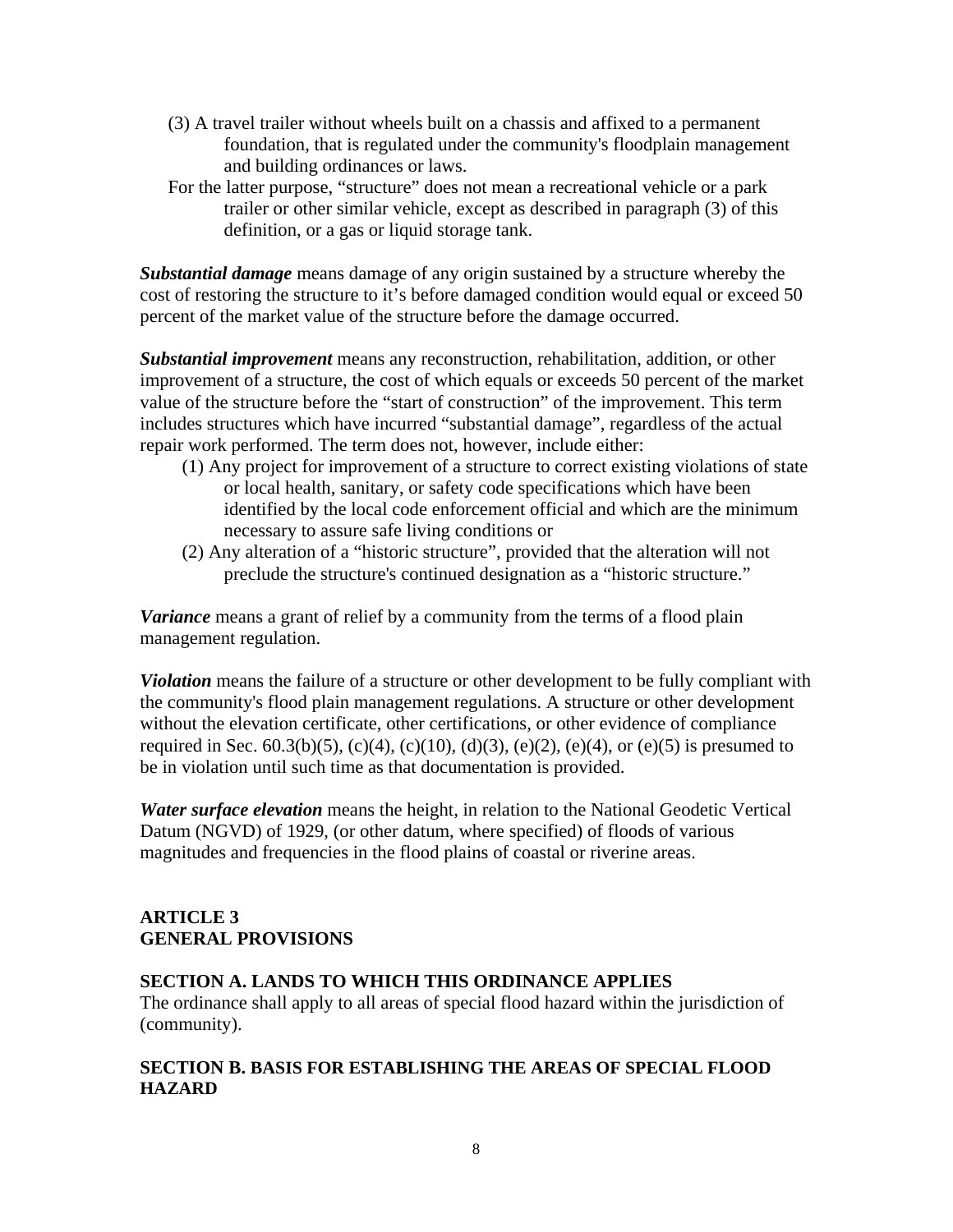Areas of special flood hazard have not been identified by the Federal Emergency Management Agency for the City of Summerset. The Flood Prone Area Map, dated July, 2010, and adopted by the City of Summerset is based on topography and historical knowledge of the areas prone to flooding.

# **SECTION C. ESTABLISHMENT OF DEVELOPMENT PERMIT**

A Development Permit shall be required to ensure conformance with the provisions of this ordinance.

# **SECTION D. COMPLIANCE**

No structure or land shall hereafter be located, altered, or have its use changed without full compliance with the terms of this ordinance and other applicable regulations.

# **SECTION E. ABROGATION AND GREATER RESTRICTIONS**

This ordinance is not intended to repeal, abrogate, or impair any existing easements, covenants, or deed restrictions. However, where this ordinance and another ordinance, easement, covenant, or deed restriction conflict or overlap, whichever imposes the more stringent restrictions shall prevail.

# **SECTION F. INTERPRETATION**

In the interpretation and application of this ordinance, all provisions shall be; (1) considered as minimum requirements; (2) liberally construed in favor of the governing body; and (3) deemed neither to limit nor repeal any other powers granted under State statutes.

# **SECTION G. WARNING AND DISCLAIMER OR LIABILITY**

The degree of flood protection required by this ordinance is considered reasonable for regulatory purposes and is based on scientific and engineering considerations. On rare occasions greater floods can and will occur and flood heights may be increased by manmade or natural causes. This ordinance does not imply that land outside the areas of special flood hazards or uses permitted within such areas will be free from flooding or flood damages. This ordinance shall not create liability on the part of the community or any official or employee thereof for any flood damages that result from reliance on this ordinance or any administrative decision lawfully made thereunder.

# **SECTION H. SEVERABILITY**

If any section, provision, or portion of this ordinance is adjudged unconstitutional or invalid by a court, the remainder of the ordinance shall not be affected.

# **ARTICLE 4 ADMINISTRATION**

# **SECTION A. DESIGNATION OF THE FLOODPLAIN ADMINISTRATOR**

The Emergency Management Commissioner is hereby appointed the Floodplain Administrator to administer and implement the provisions of this ordinance and other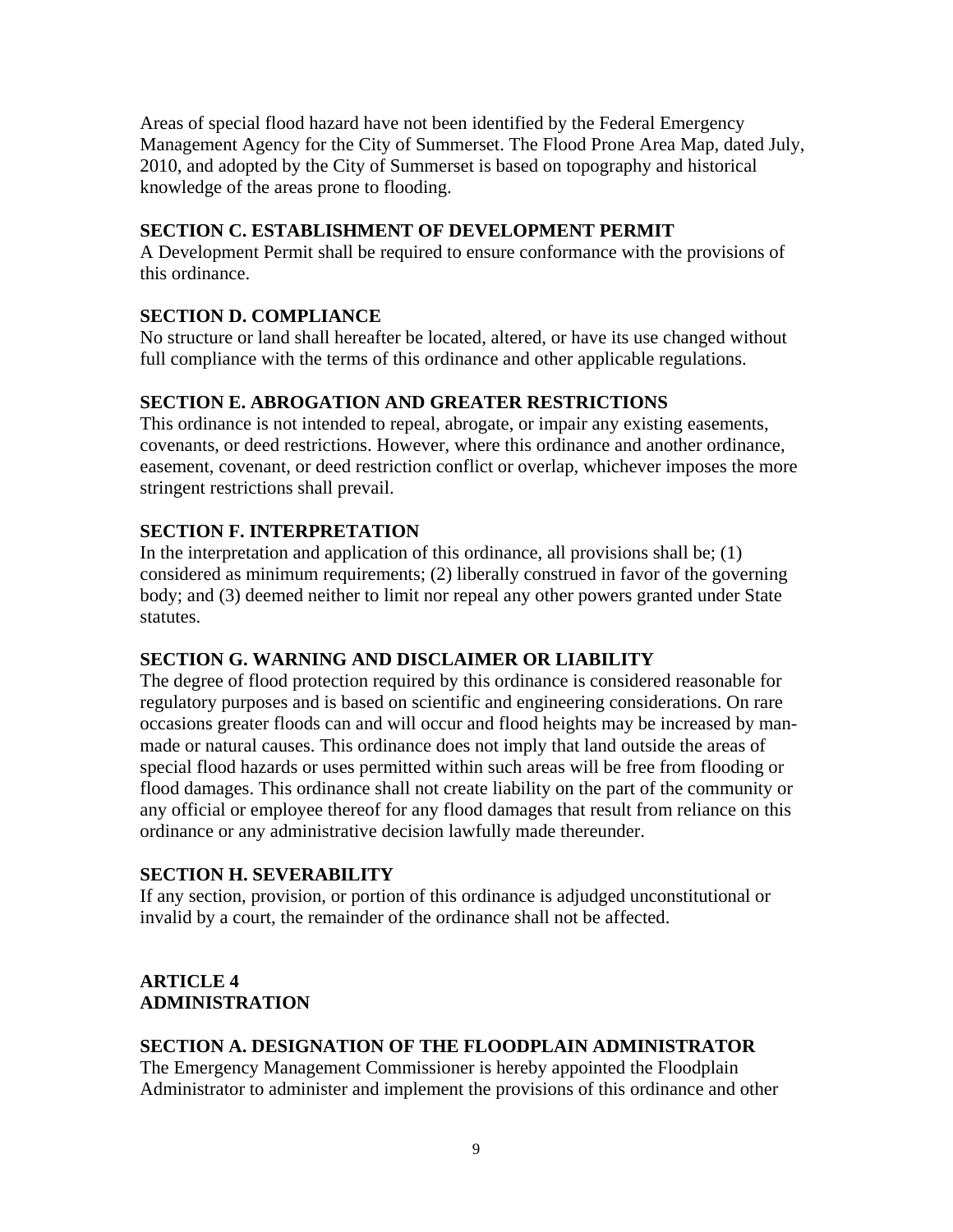appropriate sections of 44 CFR (National Flood Insurance Program Regulations) pertaining to floodplain management.

# **SECTION B. DUTIES & RESPONSIBILITIES OF THE FLOODPLAIN ADMINISTRATOR**

Duties and responsibilities of the Floodplain Administrator shall include, but not be limited to, the following:

(1) Maintain and hold open for public inspection all records pertaining to the provisions of this ordinance.

(2) Review the permit application to determine whether proposed construction or other development, including the placement of manufactured homes, will be reasonably safe from flooding.

(3) Review, approve or deny all applications for development permits required by adoption of this ordinance.

(4) Review permits for proposed development to assure that all necessary permits have been obtained from those Federal, State or local governmental agencies (including Section 404 of the Federal Water Pollution Control Act Amendments of 1972, 33 U.S.C. 1334) from which prior approval is required.

(5) Where interpretation is needed as to the exact location of the boundaries of the areas of special flood hazards (for example, where there appears to be a conflict between a mapped boundary and actual field conditions) the Floodplain Administrator shall make the necessary interpretation.

# **SECTION C. PERMIT PROCEDURES**

(1) Application for a Development Permit shall be presented to the Floodplain Administrator on forms furnished by him/her and may include, but not be limited to, plans in duplicate drawn to scale showing the location, dimensions, and elevation of proposed landscape alterations, existing and proposed structures, including the placement of manufactured homes, and the location of the foregoing in relation to areas of special flood hazard.

Additionally, the following information is required:

a. Elevation (in relation to mean sea level), of the lowest floor (including basement) of all new and substantially improved structures at least one foot above;

b. Elevation in relation to mean sea level to which any nonresidential structure shall be floodproofed;

c. A certificate from a registered professional engineer or architect that the nonresidential floodproofed structure shall meet the floodproofing criteria of this ordinance;

d. Description of the extent to which any watercourse or natural drainage will be altered or relocated as a result of proposed development; and

e. Maintain a record of all such information.

(2) Approval or denial of a Development Permit by the Floodplain Administrator shall be based on all of the provisions of this ordinance and the following relevant factors: a. The danger to life and property due to flooding or erosion damage;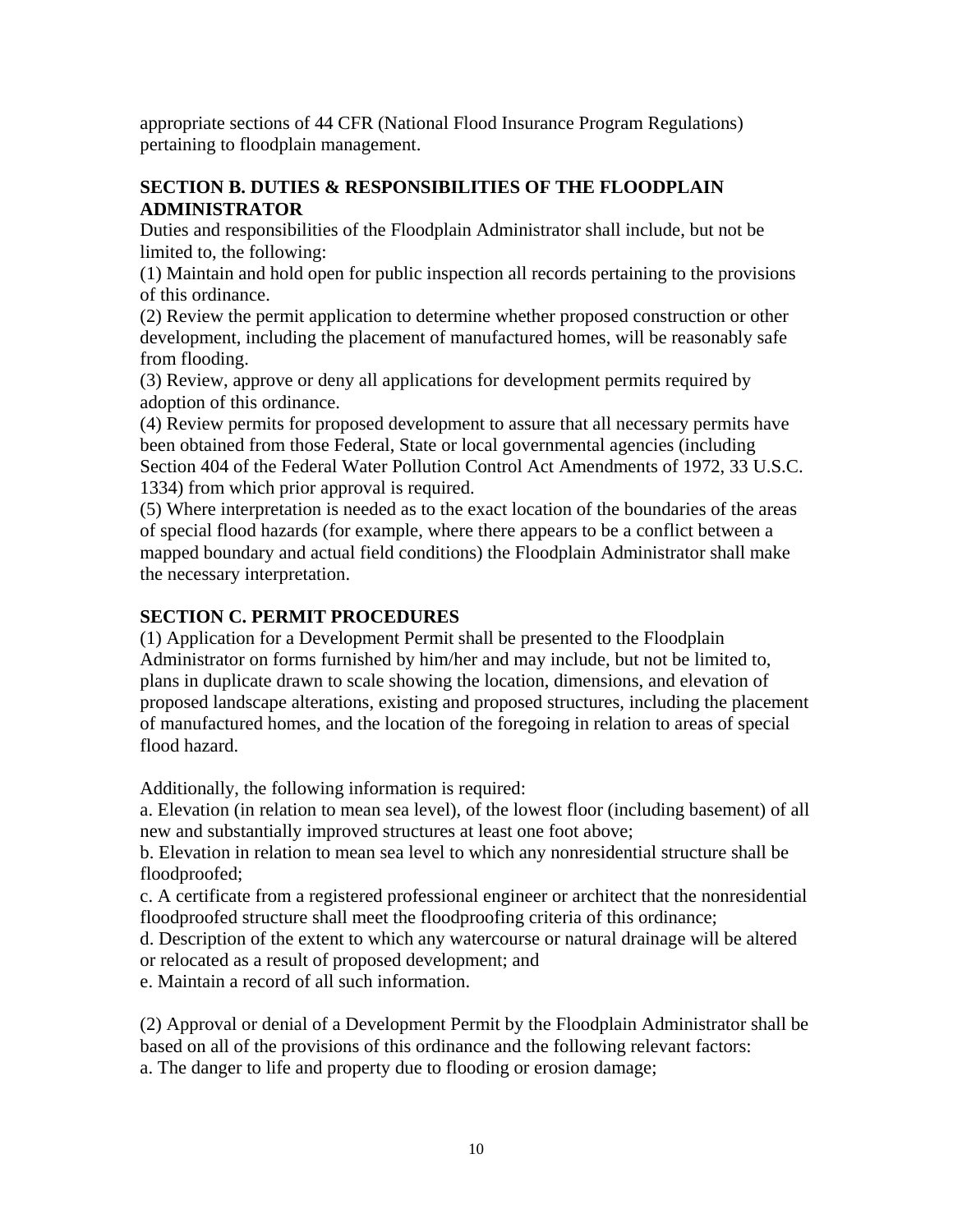b. The susceptibility of the proposed facility and its contents to flood damage and the effect of such damage on the individual owner;

c. The danger that materials may be swept onto other lands to the injury of others;

d. The compatibility of the proposed use with existing and anticipated development;

e. The safety of access to the property in times of flood for ordinary and emergency vehicles;

f. The costs of providing governmental services during and after flood conditions including maintenance and repair of streets and bridges, and public utilities and facilities such as sewer, gas, electrical and water systems;

g. The expected heights, velocity, duration, rate of rise and sediment transport of the floodwaters and the effects of wave action, if applicable, expected at the site;

h. The necessity to the facility of a waterfront location, where applicable;

i. The availability of alternative locations, not subject to flooding or erosion damage, for the proposed use;

j. The relationship of the proposed use to the comprehensive plan for that area.

# **SECTION D. VARIANCE PROCEDURES**

(1) The appeal Board as established by the community shall hear and render judgment on requests for variances from the requirements of this ordinance.

(2) The Appeal Board shall hear and render judgment on an appeal only when it is alleged there is an error in any requirement, decision, or determination made by the Floodplain Administrator in the enforcement or administration of this ordinance.

(3) Any person or persons aggrieved by the decision of the Appeal Board may appeal such decision in the courts of competent jurisdiction.

(4) The Floodplain Administrator shall maintain a record of all actions involving an appeal and shall report variances to the Federal Emergency Management Agency upon request.

(5) Variances may be issued for new construction and substantial improvements to be erected on a lot of one-half acre or less in size contiguous to and surrounded by lots with existing structures constructed below the base flood level, providing the relevant factors in Section C of this Article have been fully considered. As the lot size increases beyond the one-half acre, the technical justification required for issuing the variance increases. (6) Upon consideration of the factors noted above and the intent of this ordinance, the Appeal Board may attach such conditions to the granting of variances as it deems

necessary to further the purpose and objectives of this ordinance.

(7) Variances shall not be issued within any designated floodway if any increase in flood levels during the base flood discharge would result.

(8) Variances may be issued for the repair or rehabilitation of historic structures upon a determination that the proposed repair or rehabilitation will not preclude the structure's continued designation as a historic structure and the variance is the minimum necessary to preserve the historic character and design of the structure.

(9) Prerequisites for granting variances:

a. Variances shall only be issued upon a determination that the variance is the minimum necessary, considering the flood hazard, to afford relief.

b. Variances shall only be issued upon,

(i) showing a good and sufficient cause;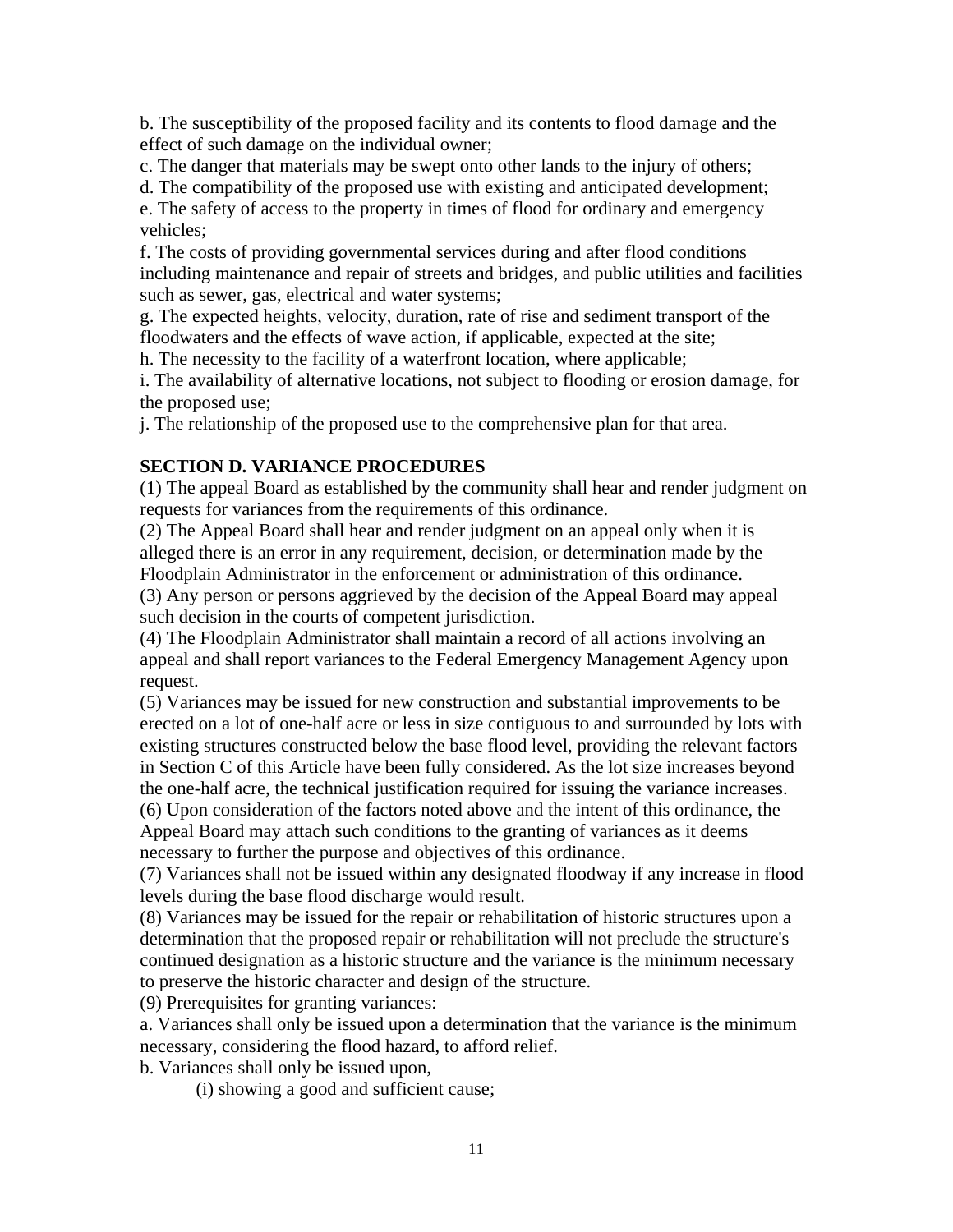(ii) a determination that failure to grant the variance would result in exceptional hardship to the applicant, and

(iii) a determination that the granting of a variance will not result in increased flood heights, additional threats to public safety, extraordinary public expense, create nuisances, cause fraud on or victimization of the public, or conflict with existing local laws or ordinances.

c. Any application to whom a variance is granted shall be given written notice that the structure will be permitted to be built with the lowest floor elevation below the base flood elevation, and that the cost of flood insurance will be commensurate with the increased risk resulting from the reduced lowest floor elevation.

(11) Variances may be issued by a community for new construction and substantial improvements and for other development necessary for the conduct of a functionally dependent use provided that

(i) the criteria outlined in Article 4, Section  $D(1)-(9)$  are met, and

(ii) the structure or other development is protected by methods that minimize flood damages during the base flood and create no additional threats to public safety.

### **ARTICLE 5 PROVISIONS FOR FLOOD HAZARD REDUCTION**

# **SECTION A. GENERAL STANDARDS**

In all areas of special flood hazards the following provisions are required for all new construction and substantial improvements.

(1) All new construction or substantial improvements shall be designed (or modified) and adequately anchored to prevent flotation, collapse or lateral movement of the structure resulting from hydrodynamic and hydrostatic loads, including the effects of buoyancy; (2) All new construction or substantial improvements shall be constructed by methods and practices that minimize flood damage;

(3) All new construction or substantial improvements shall be constructed with materials resistant to flood damage;

(4) All new construction or substantial improvements shall be constructed with electrical, heating, ventilation, plumbing, and air conditioning equipment and other service facilities that are designed and/or located so as to prevent water from entering or accumulating within the components during conditions of flooding.

(5) All new and replacement water supply systems shall be designed to minimize or eliminate infiltration of flood waters into the system;

(6) New and replacement sanitary sewage systems shall be designed to minimize or eliminate infiltration of flood waters into the system and discharge from the systems into flood waters; and,

(7) On-site waste disposal systems shall be located to avoid impairment to them or contamination from them during flooding.

# **SECTION B. STANDARDS FOR SUBDIVISION PROPOSALS**

(1) All subdivision proposals including the placement of manufactured home parks and subdivisions shall be consistent with this ordinance.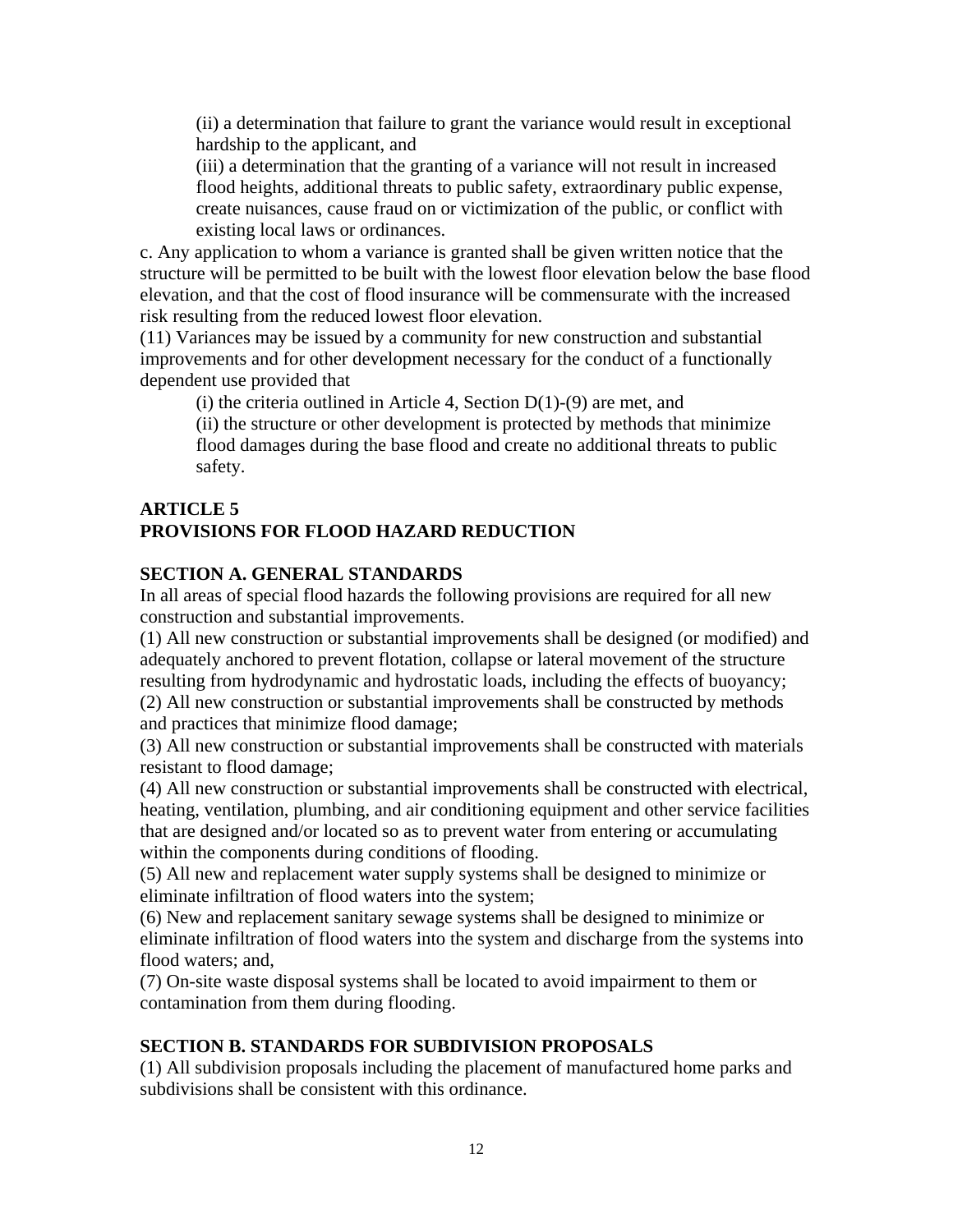(2) All proposals for the development of subdivisions including the placement of manufactured home parks and subdivisions shall meet Development Permit requirements of this ordinance.

(3) All subdivision proposals including the placement of manufactured home parks and subdivisions shall have adequate drainage provided to reduce exposure to flood hazards. (4) All subdivision proposals including the placement of manufactured home parks and subdivisions shall have public utilities and facilities such as sewer, gas, electrical and water systems located and constructed to minimize or eliminate flood damage.

#### **SECTION C. PENALTIES FOR NONCOMPLIANCE**

In accordance with Section 59.2(b) of CFR 44, Chapter 1, of the National Flood Insurance Program (NFIP) regulation, to qualify for the sale of Federally-subsidized flood insurance, a community must adopt floodplain management regulations that meet or exceed the minimum standards of Section 60. "These regulations must include effective enforcement provisions." In accordance with Section 60.1(b) of CFR 44, Chapter 1, of the NFIP regulations, "These regulations must be legally-enforceable, applied uniformly throughout the community to all privately and publicly owned land within flood-prone (i.e. mudflow) or flood-related erosion areas, and the community must provide that the regulations take precedence over less restrictive conflicting local laws, ordinances or codes."

THEREFORE: The following is *suggested wording* for a penalty clause to be included and adopted with your Flood Damage Prevention Ordinance. Wording should be modified as necessary to reflect specific local/state statutory provisions.

No structure or land shall hereafter be constructed, located, extended, converted, or altered without full compliance with the terms of this ordinance and other applicable regulations. Violation of the provisions of this ordinance by failure to comply with any of its requirements (including violations of conditions and safeguards established in connection with conditions) shall constitute a Class II misdemeanor. Any person who violates this ordinance or fails to comply with any of its requirements shall upon conviction thereof be fined not more than \$ 500.00or imprisoned for not more than 30 days, or both, for each violation, and in addition shall pay all costs and expenses involved in the case. Nothing herein contained shall prevent the City of Summerset from taking such other lawful action as is necessary to prevent or remedy any violation.

#### **CERTIFICATION**

It is hereby found and declared by the community of Summerset that severe flooding has occurred in the past within its jurisdiction and will certainly occur within the future; that flooding is likely to result in infliction of serious personal injury or death, and is likely to result in substantial injury or destruction of property within its jurisdiction; in order to effectively comply with minimum standards for coverage under the National Flood Insurance Program; and in order to effectively remedy the situation described herein, it is necessary that this ordinance become effective immediately.